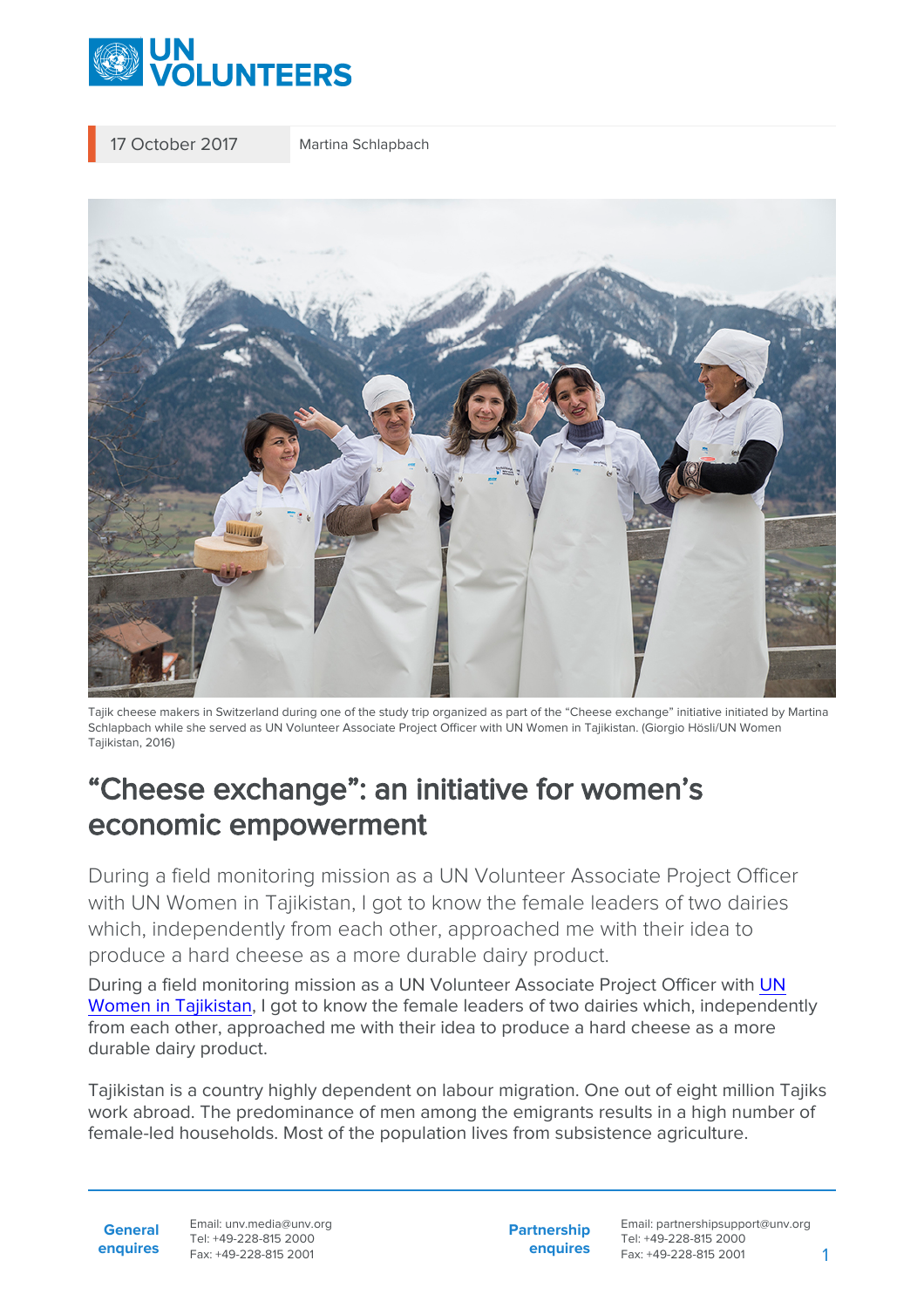

An analysis of the dairy market in Tajikistan showed that, although cheese is sold in almost every shop and supermarket, most cheeses are imported products. Private households hold 96 per cent of the cows, but milk is processed by women into a variety of dairies mainly used for their own consumption.

## I continued my research into this market, and local experts confirmed the economic potential of setting up a local production of high-quality cheese.

I decided to approach cheese makers in Switzerland with the idea – mainly people who produce cheese on the Alps in summer, in conditions that are very similar to the ones given in the mountainous country of Tajikistan.

The Swiss cheese makers I approached showed great interest in transferring their knowledge on cheese-making technology. They also showed an interest in getting familiar with the traditional milk-processing of a country largely unknown to them.

This is how I got the idea to start a "Cheese exchange" initiative between a group of cheese makers from both countries.

In the framework of the UN Women project "Empowering abandoned women from migrant families in Tajikistan", and in cooperation with the Swiss Women Farmers' Association (SBLV), I helped organize 10-day study trips to Tajikistan in December 2015 and to Switzerland in February 2016.

## As a result, the Tajiks now produce and sell their own cheese and the Swiss are most inspired by insights into dairy products formerly unknown to them, such as kurut, chakka and kaimok.

A broad network of partners has been established as part of the initiative, and the cooperation continues: together with a friend, I have founded the [NGO Tranpshères,](https://www.transpheres.org/) through which we are continuing with "Cheese exchange" as our first project, and plan to carry out other innovative knowledge exchange projects in the future.

The "Cheese exchange" initiative empowered ten women in two female-led dairies in Tajikistan to produce and sell their own hard and soft cheeses, directly benefitting the women and their families, as well as their villages.

**General**

**Partnership enquires**